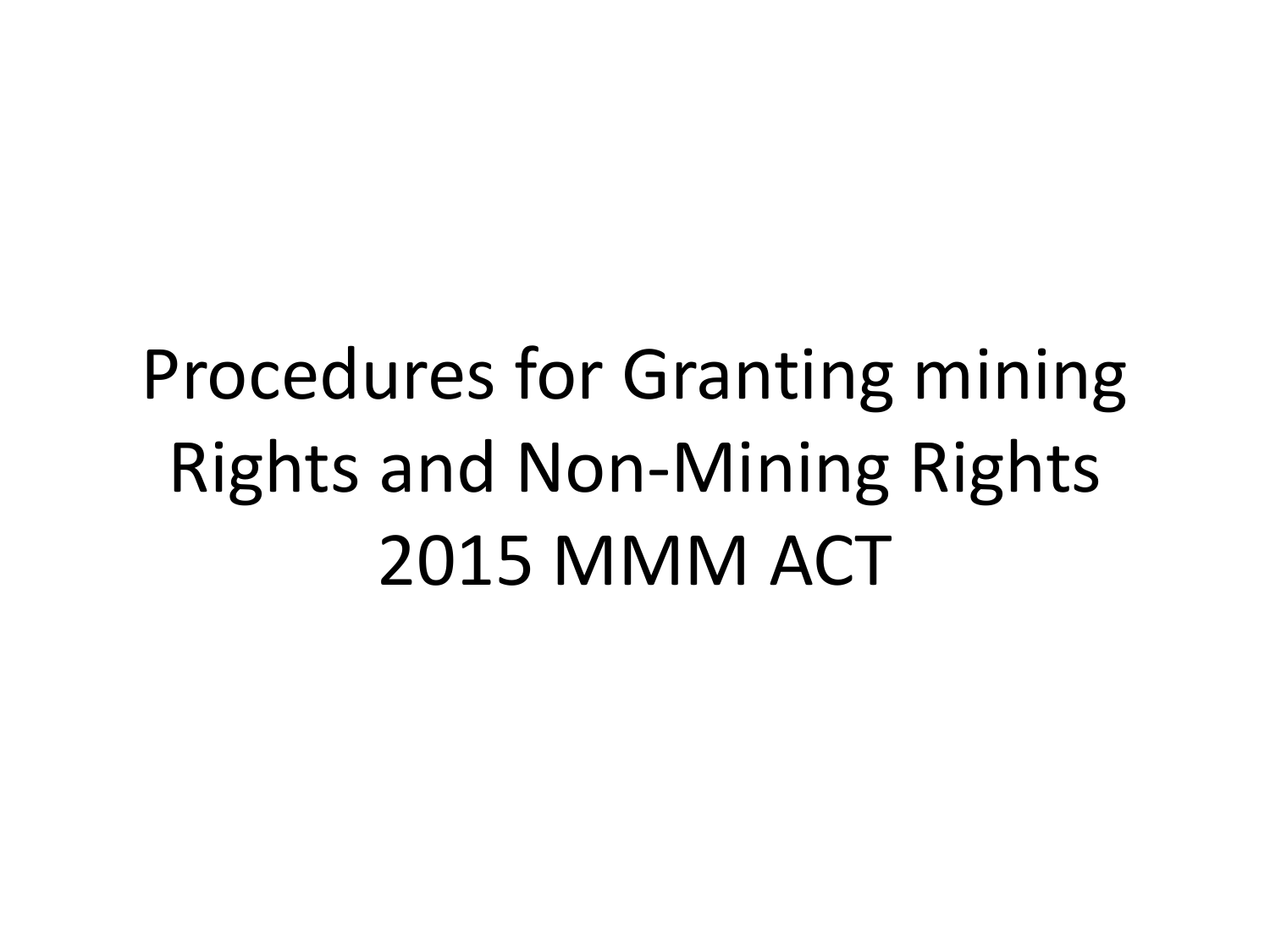## HOW TO LODGE AN APPLICATION

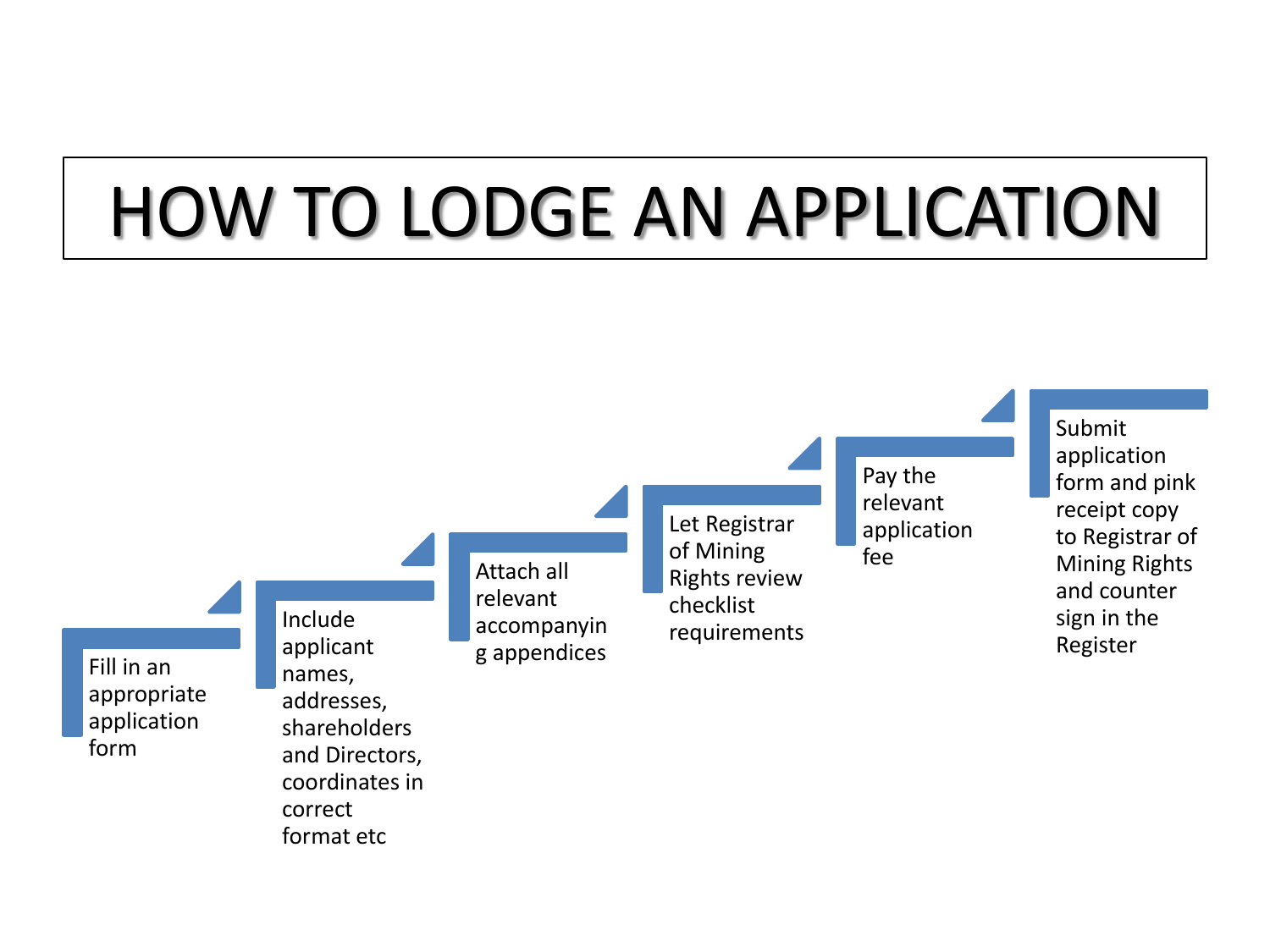### APPLICATION CHECKLIST – ARTISANS MINING RIGHT

Environmental Commitment Plan

(should include proposals for prevention of pollution, treatment of waste, protection and reclamation of land and water resources and for eliminating or minimizing adverse effects on the environment)

Programme of intended mining operations

(Should include proposals for the proper conservation and use of mineral resources in mining area, in the national interest)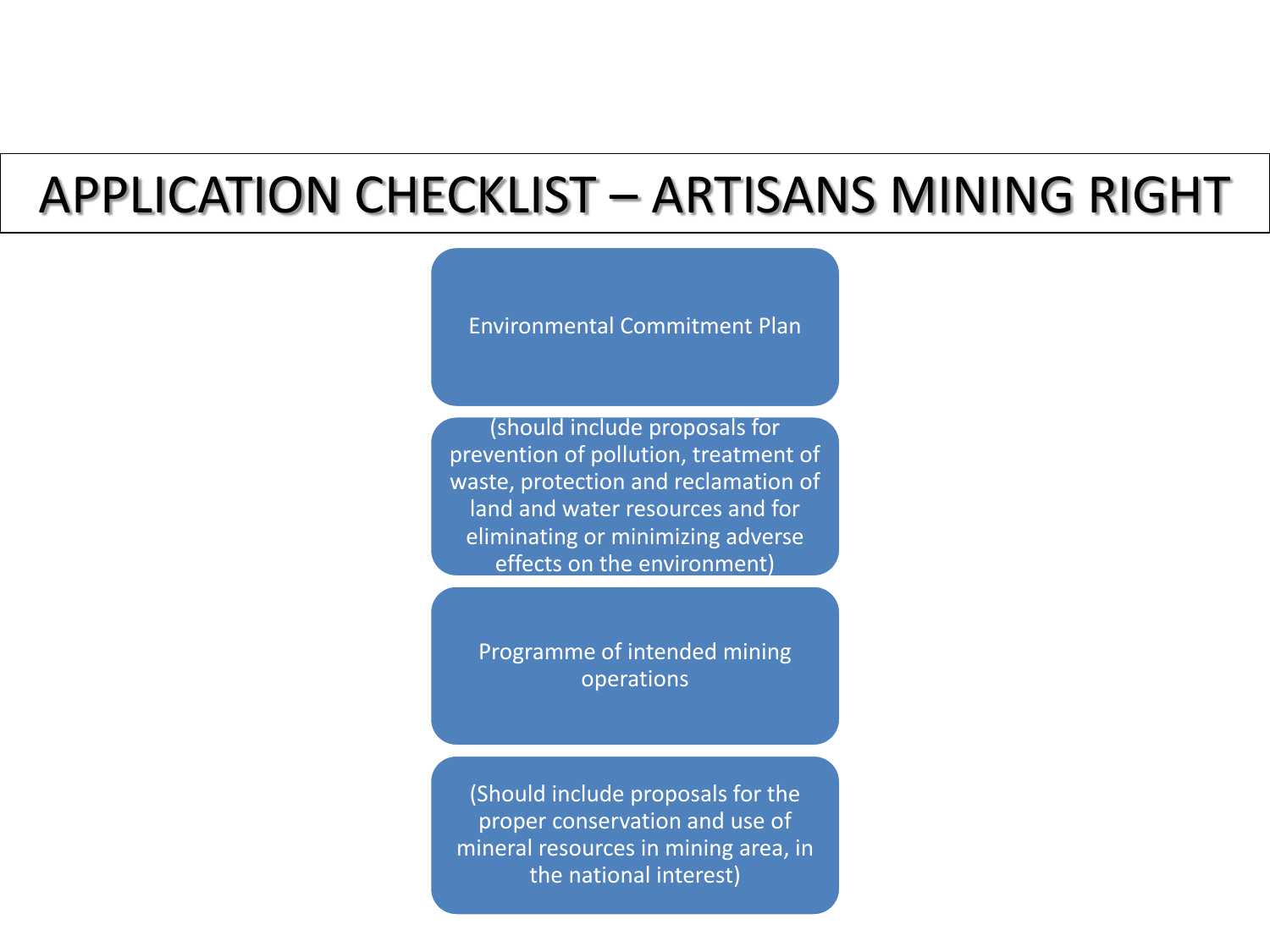#### **APPLICATION CHECKLIST – LARGE SCALE EXPLORATION LICENSE**

- Environmental Commitment Plan
- (should include proposals for prevention of pollution, treatment of waste, protection and reclamation of land and water resources and for eliminating or minimizing adverse effects on the environment)
- Statement of the sum the applicant intends to expend on prospecting operations
- Proposed program of operations for large scale exploration.
- Tax clearance certificate issued under Income Tax Act (Cap. 323)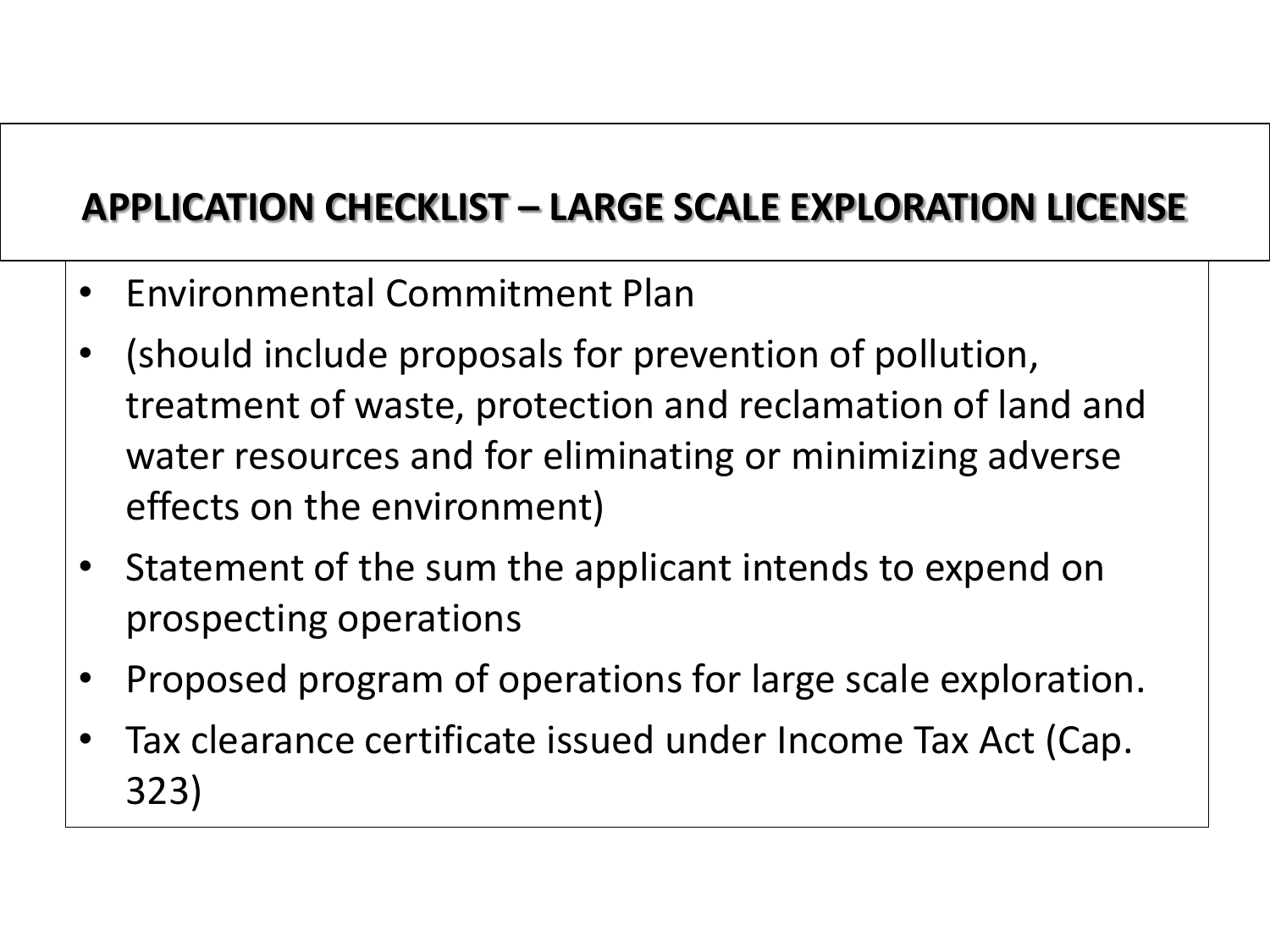### **APPLICATION CHECKLIST – SMALL SCALE EXPLORATION LICENSE**

- Environmental Commitment Plan
- (should include proposals for prevention of pollution, treatment of waste, protection and reclamation of land and water resources and for eliminating or minimizing adverse effects on the environment)
- Statement of the sum the applicant intends to expend on prospecting operations
- Proposed programme of prospecting operations
- Tax clearance certificate issued under Income Tax Act (Cap. 323)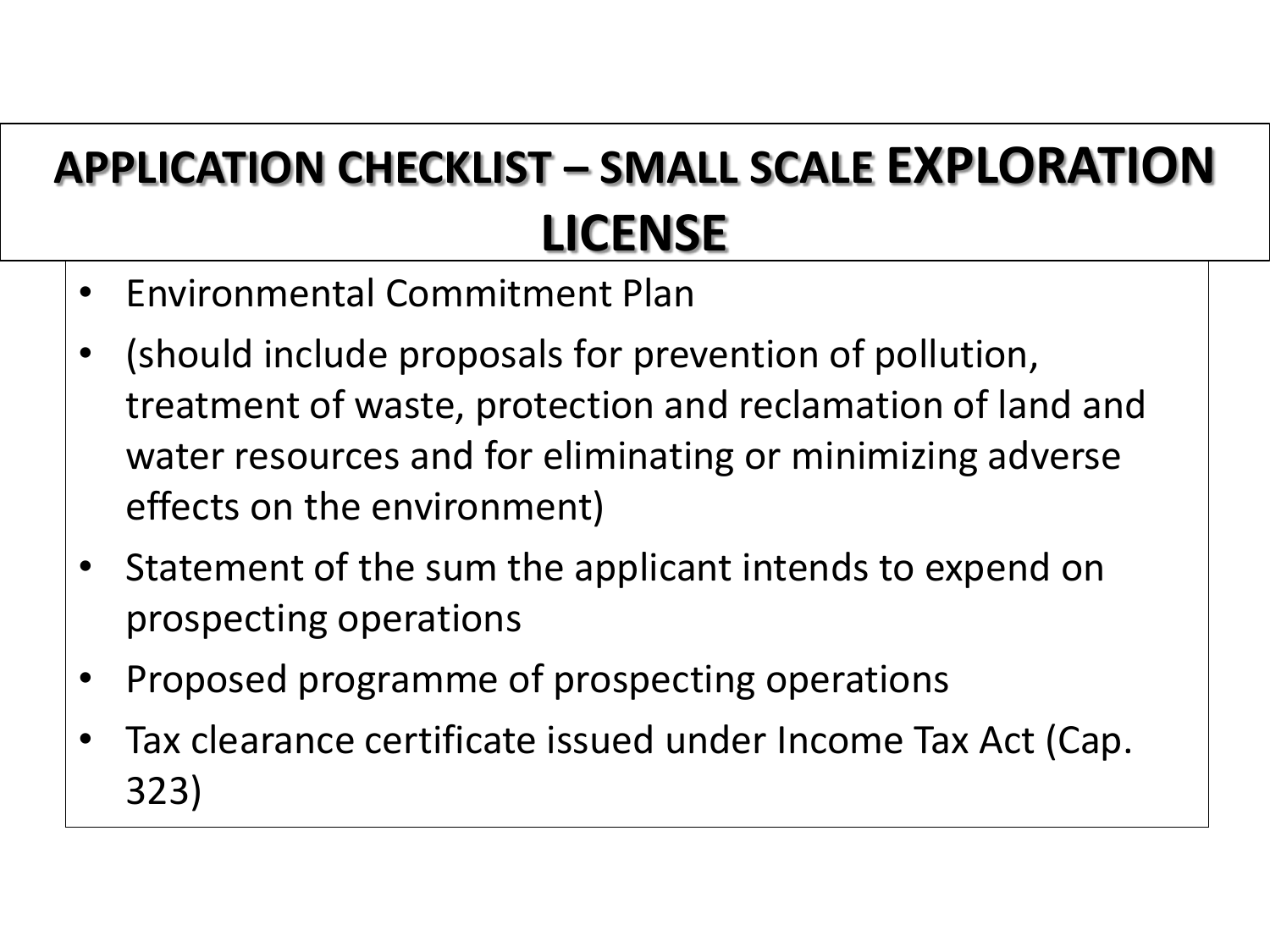### **APPLICATION CHECKLIST – LARGE SCALE MINING LICENCE**

- A comprehensive statement of the mineral deposits in the area over which the licence is sought (should include details of all known minerals proved, estimated or inferred, ore resources and mining conditions)
- Proposed programme for (\*prospecting) and mining operations (should include a forecast of capital investment, the estimated recovery rate of ore and mineral products, and the proposed treatment and disposal of ore and minerals recovered)
- Environmental Management Plan
- (Should include proposals for prevention of pollution, treatment of waste, protection and reclamation of land and water resources and for eliminating or minimizing adverse effects on the environment)
- Details of expected infrastructure requirements
- Proposals for employment and training of citizens of Zambia
- Proposals for promotion of local business development
- Tax clearance certificate (issued under Income Tax Act (Cap. 323)
- Plan of proposed mining area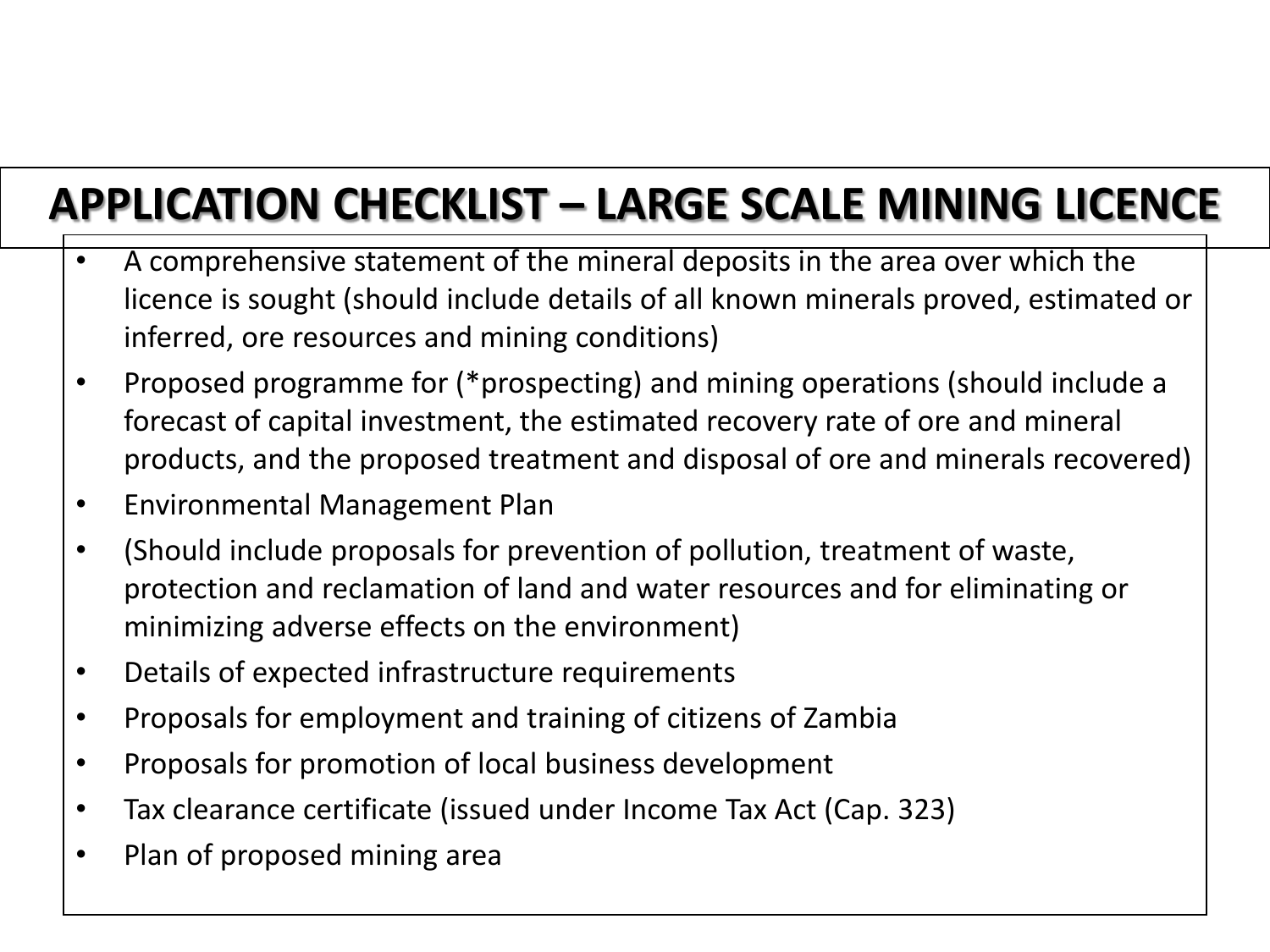### **APPLICATION CHECKLIST – MINERAL PROCESSING LICENCE**

- Description and plan of surrounding developments
- Proposed programme for mineral processing operations (should include a forecast of capital investment, proposed plant capacity, the estimated recovery rate of mineral products, and the proposed treatment methods and disposal of ore and minerals recovered)
- Environmental Management Plan (should include proposals for prevention of pollution, treatment of waste, protection and reclamation of land and water resources and for eliminating or minimizing adverse effects on the environment)
- Details of expected infrastructure requirements
- Proposals for employment and training of citizens of Zambia
- Tax clearance certificate (issued under Income Tax Act (Cap. 323))
- Any further information which Director of Geological Survey may require
- Documentation on title to land or written consent of legal occupier of land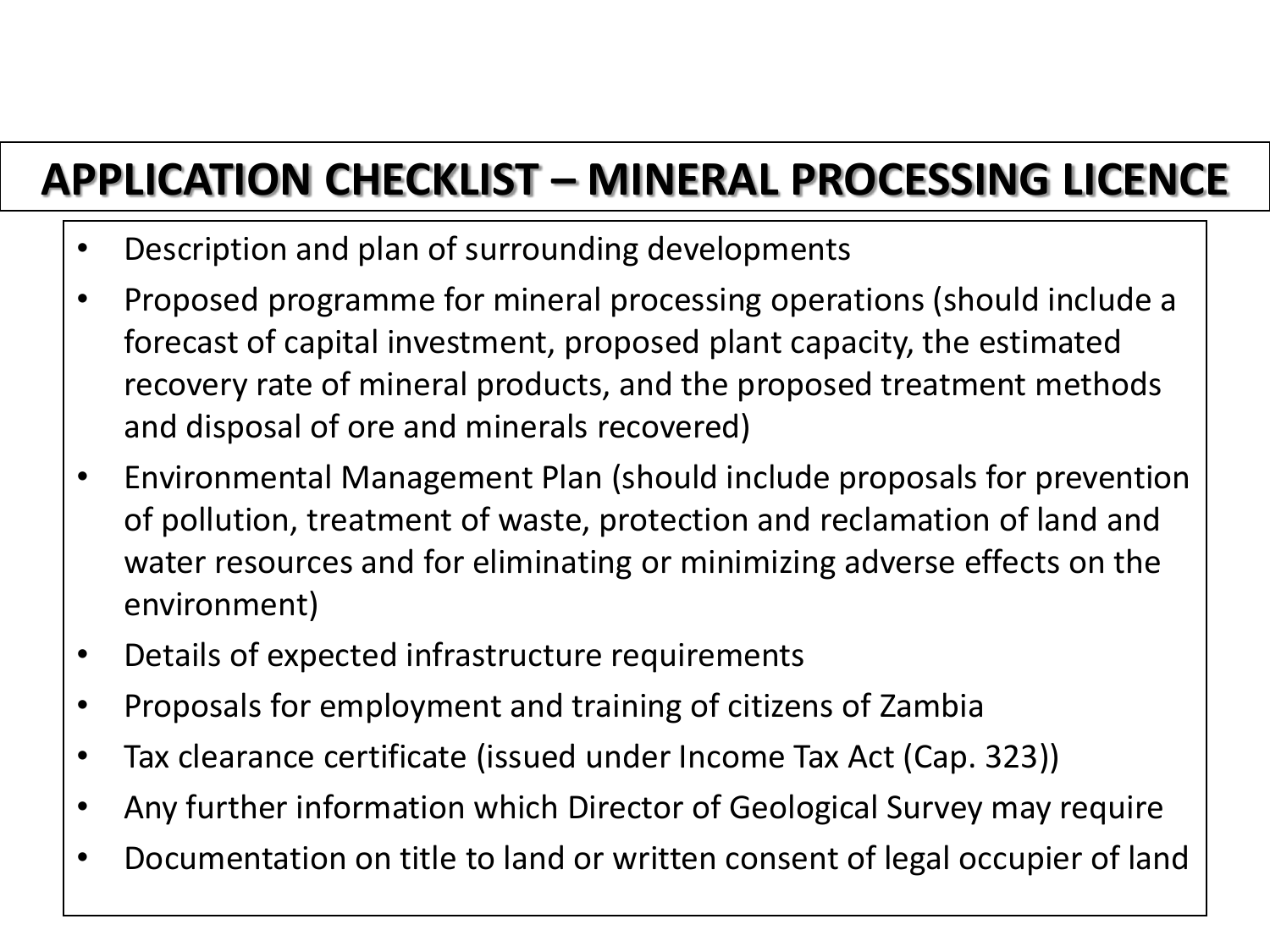## **LICENSE FEES AND AREA CHARGES**

| <b>TYPE OF LICENCE</b>                    | <b>LICENCE FEE</b><br><b>ZMW</b> | <b>AREA</b><br><b>CHARGES(ZMW/ha/year)</b> |
|-------------------------------------------|----------------------------------|--------------------------------------------|
| <b>Artisan Mining Right</b>               | 900.00                           | (area size) x (rate per year)              |
| <b>Small Scale Exploration</b><br>License | 900.00                           | (area size) x (rate per year)              |
| <b>Small Scale Mining</b><br>License      | 4,500.00                         | (area size) x (rate per year)              |
| Large Scale Exploration<br>License        | 3,000.00                         | (area size) x (rate per year)              |
| Large Scale Mining<br>License             | 48,000.00                        | (area size) x (rate per year)              |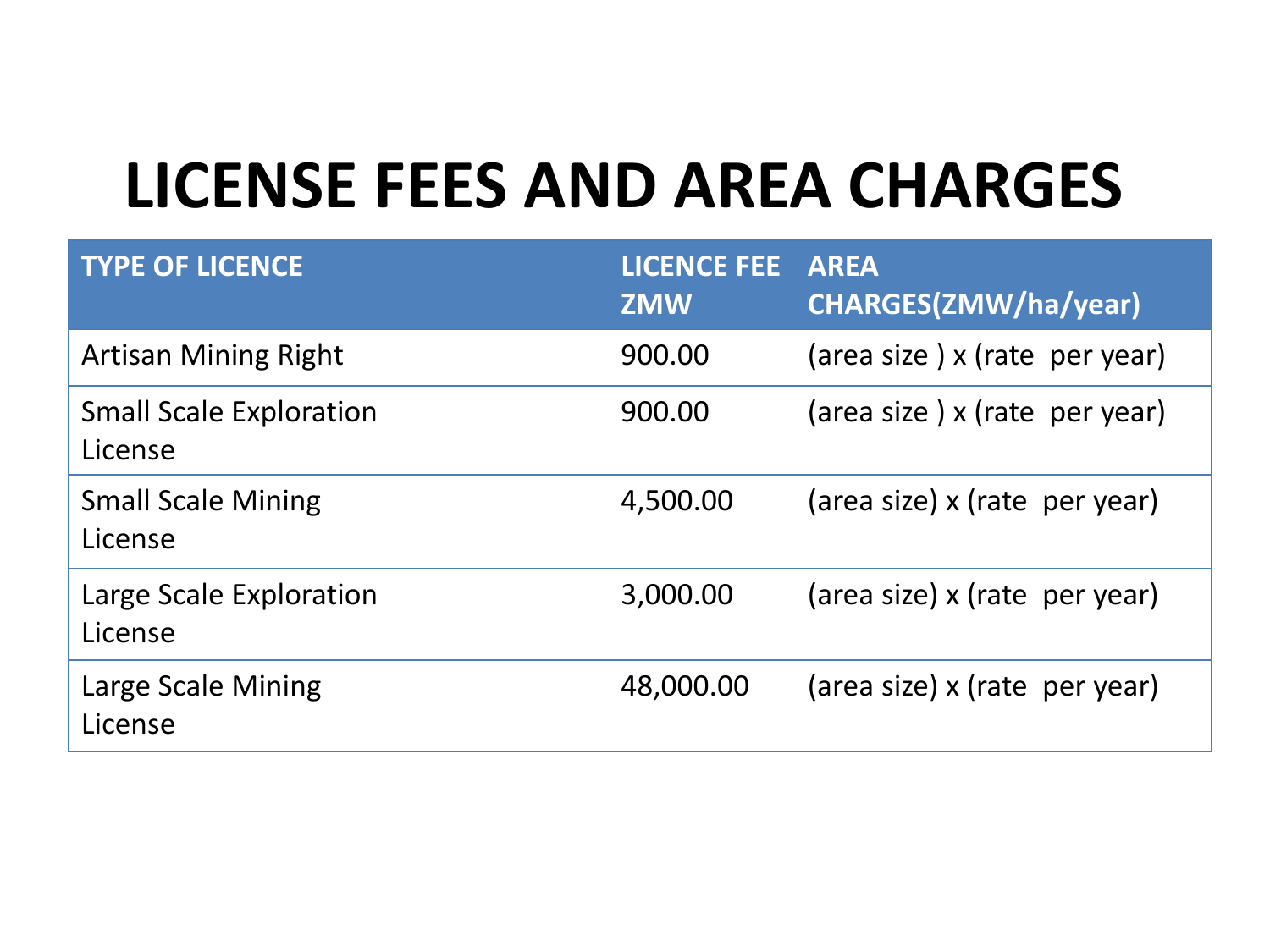### OTHERS- NON MINING

| <b>TYPE</b>                                                 | <b>LICENCE FEE</b><br><b>ZMW</b> |
|-------------------------------------------------------------|----------------------------------|
| <b>Mineral Processing</b><br>License                        | 48,800.00                        |
| <b>Transfer Fee</b><br>(LEL, LML, MPL)                      | 48,000.00                        |
| <b>Transfer Fee</b><br>(SML & SEL)                          | 4,500.00                         |
| Spatial Alteration of<br>LEL, LML                           | 900.00                           |
| <b>Spatial Alteration of</b><br>SEL, SML                    | 750.00                           |
| <b>Spatial Alteration of</b><br><b>Artisan Mining Right</b> | 150.00                           |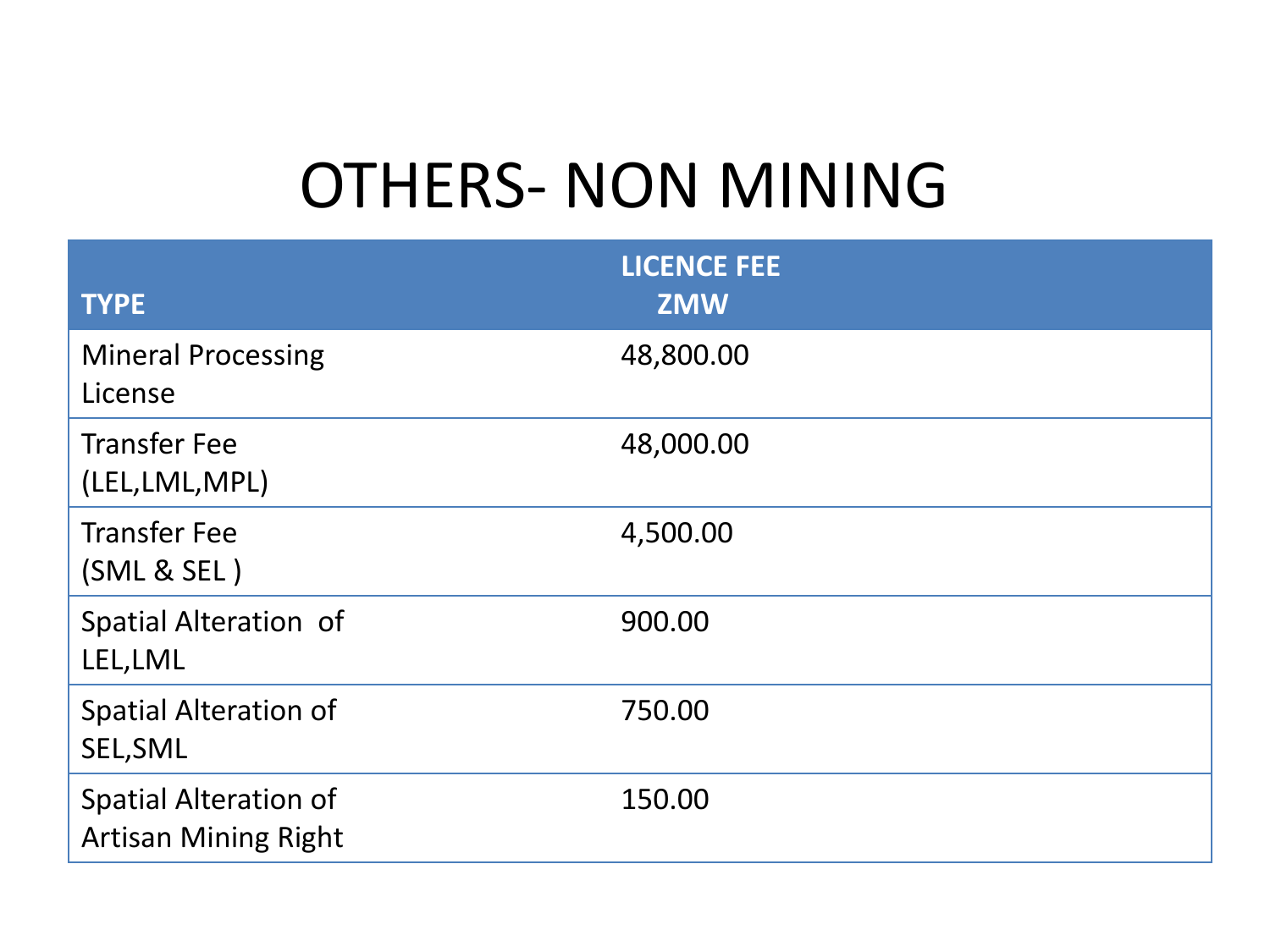#### **AREA CHARGES Area Charges Payable after grant for the first initial year before issuance of license and then subsequent anniversaries of a license.**

| <b>LICENCE TYPE</b>                                   |                 |                 |                 | <b>AREA CHARGE RATES (ZMW/ha/year</b> |  |
|-------------------------------------------------------|-----------------|-----------------|-----------------|---------------------------------------|--|
|                                                       | Year<br>$1 - 4$ | Year<br>$5 - 7$ | Yea<br>$8 - 10$ | Year 11<br>and<br>later<br>years      |  |
| Artisan Mining Right (per<br>ha)                      | 4.20            | 4.20            | 4.20            | 4.20                                  |  |
| <b>Small Scale Exploration</b><br>License<br>(per ha) | 0.60            | 1.50            | 1.50            | 1.50                                  |  |
| <b>Small Scale Mining License</b><br>(per ha)         | 8.40            | 8.40            | 8.40            | 8.40                                  |  |
| Large Scale Exploration<br>License (per ha)           | 1.20            | 3.60            | 4.80            | 4.80                                  |  |
| Large Scale Mining License<br>(per ha)                | 16.80           | 16.80           | 16.80           | 16.80                                 |  |
| Mineral processing<br>License                         | 16.80           | 16.80           | 16.80           | 16.80                                 |  |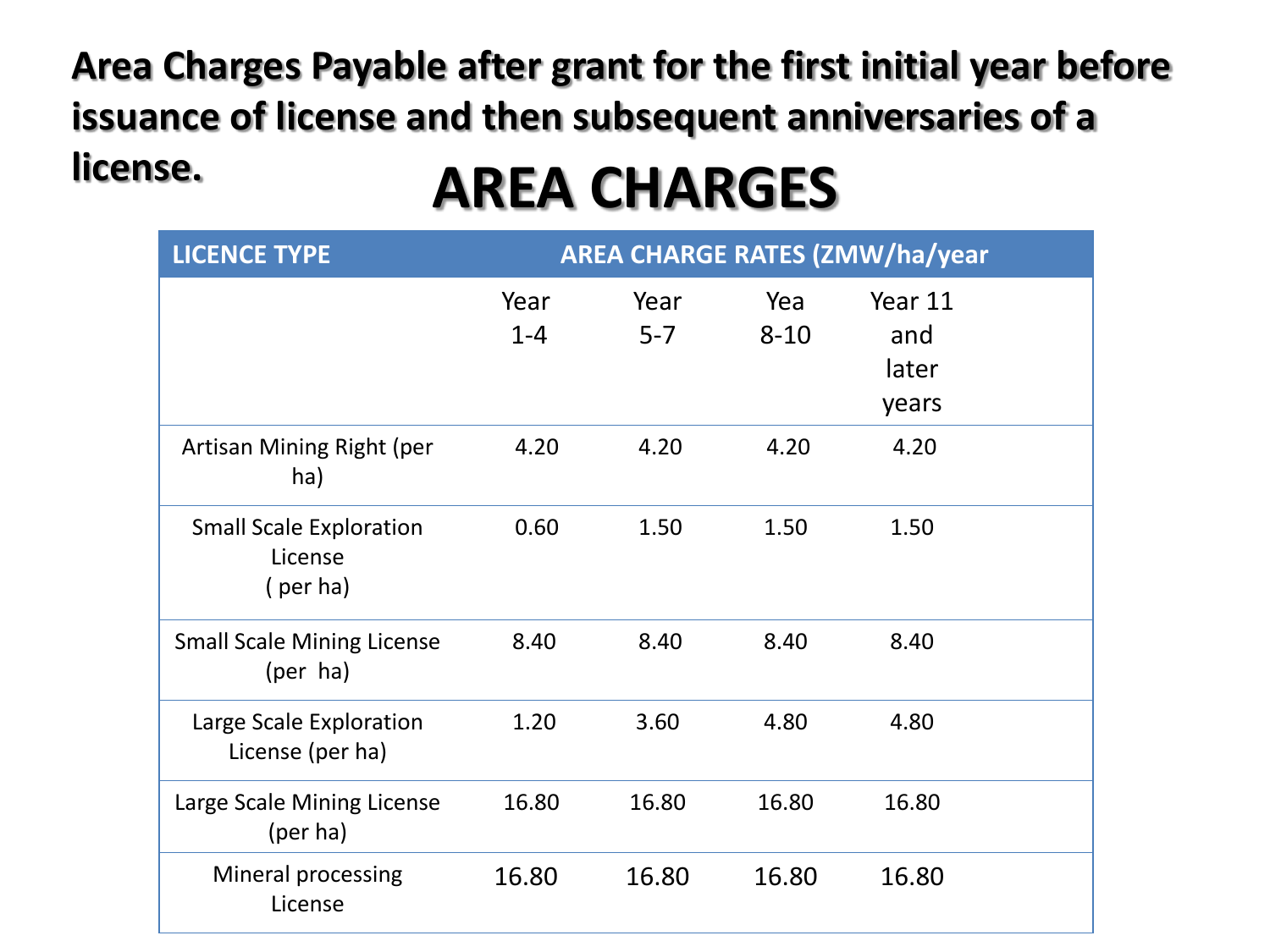#### **VALIDITY PERIOD OF LICENCE AND MAX AREA SIZE**

| <b>LICENCE TYPE</b>                    | <b>VALIDITY PERIOD (Max)</b> | <b>MAX AREA SIZE</b> |
|----------------------------------------|------------------------------|----------------------|
| <b>Artisan Mining Right</b>            | 2 Years                      | 6.68ha               |
| <b>Small Scale Exploration License</b> | 4 Years                      | 10,000ha             |
| <b>Small Scale Mining License</b>      | 10 Years                     | 400ha (4km2)         |
| Large Scale Exploration License        | 4 Years                      | 200,000ha (2,000km2) |
| Large Scale Mining License             | 25 Years                     | 25,000ha(250km2)     |
| <b>Mineral Processing License</b>      | 25 Years                     | 25,000ha(250km2)     |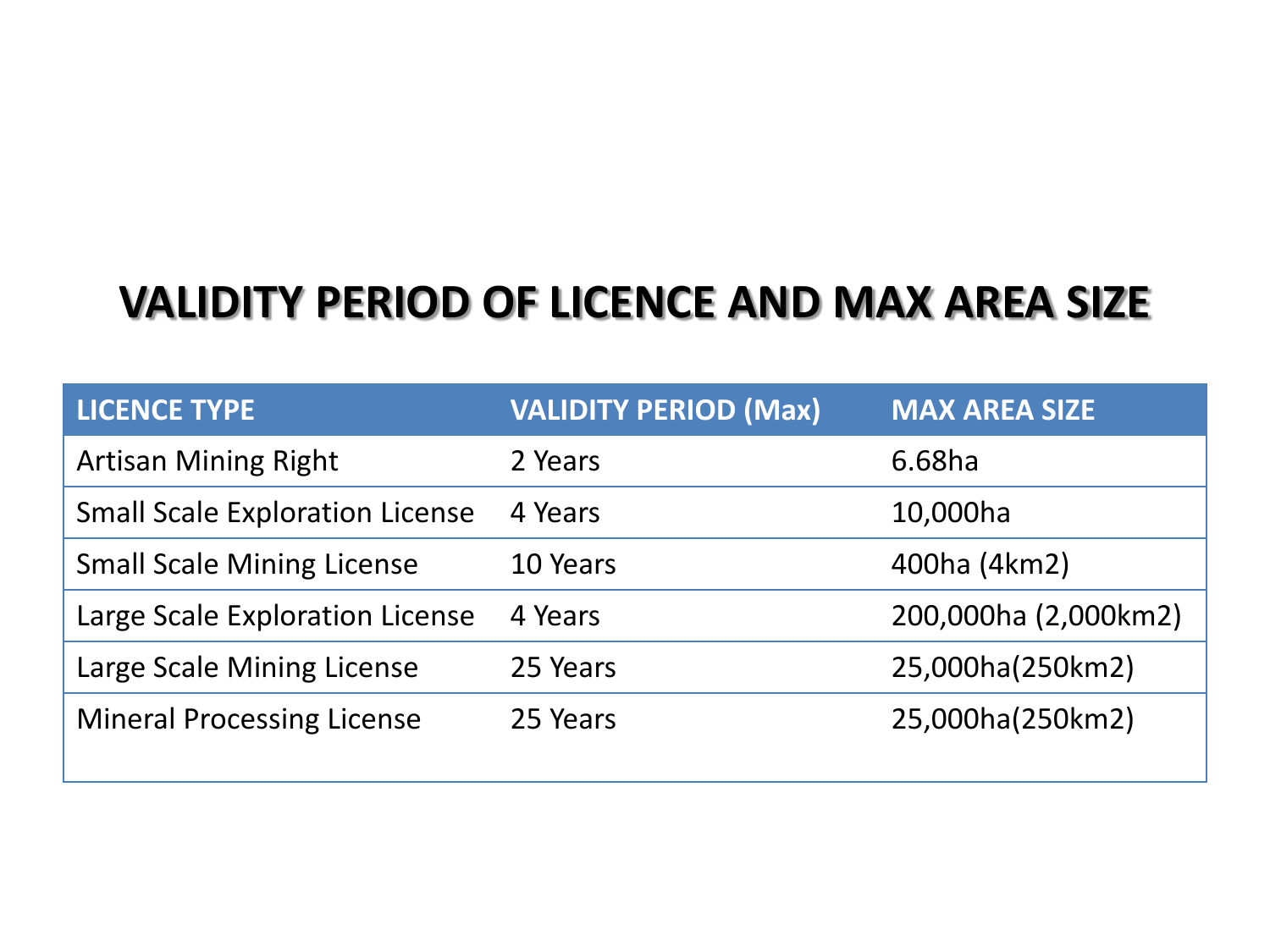### **RENEWAL OF LICENCES**

| <b>LICENCE TYPE</b>                    | <b>SUBMISSION OF RENWAL APPLICATION</b>                                     |
|----------------------------------------|-----------------------------------------------------------------------------|
| <b>Artisan Mining Right</b>            | Not later than 60 days before expiry of License                             |
| <b>Small Scale Exploration License</b> | Not later than 60 days before expiry of License                             |
| <b>Small Scale Mining License</b>      | Not later than 60 days before expiry of License                             |
| Large Scale Exploration License        | Not later than 90 days before expiry of License with<br>50% area reduction. |
| Large Scale Mining License             | Not later than 1 year before expiry of License                              |
| <b>Mineral Processing License</b>      | Not later than 90 days before expiry of license                             |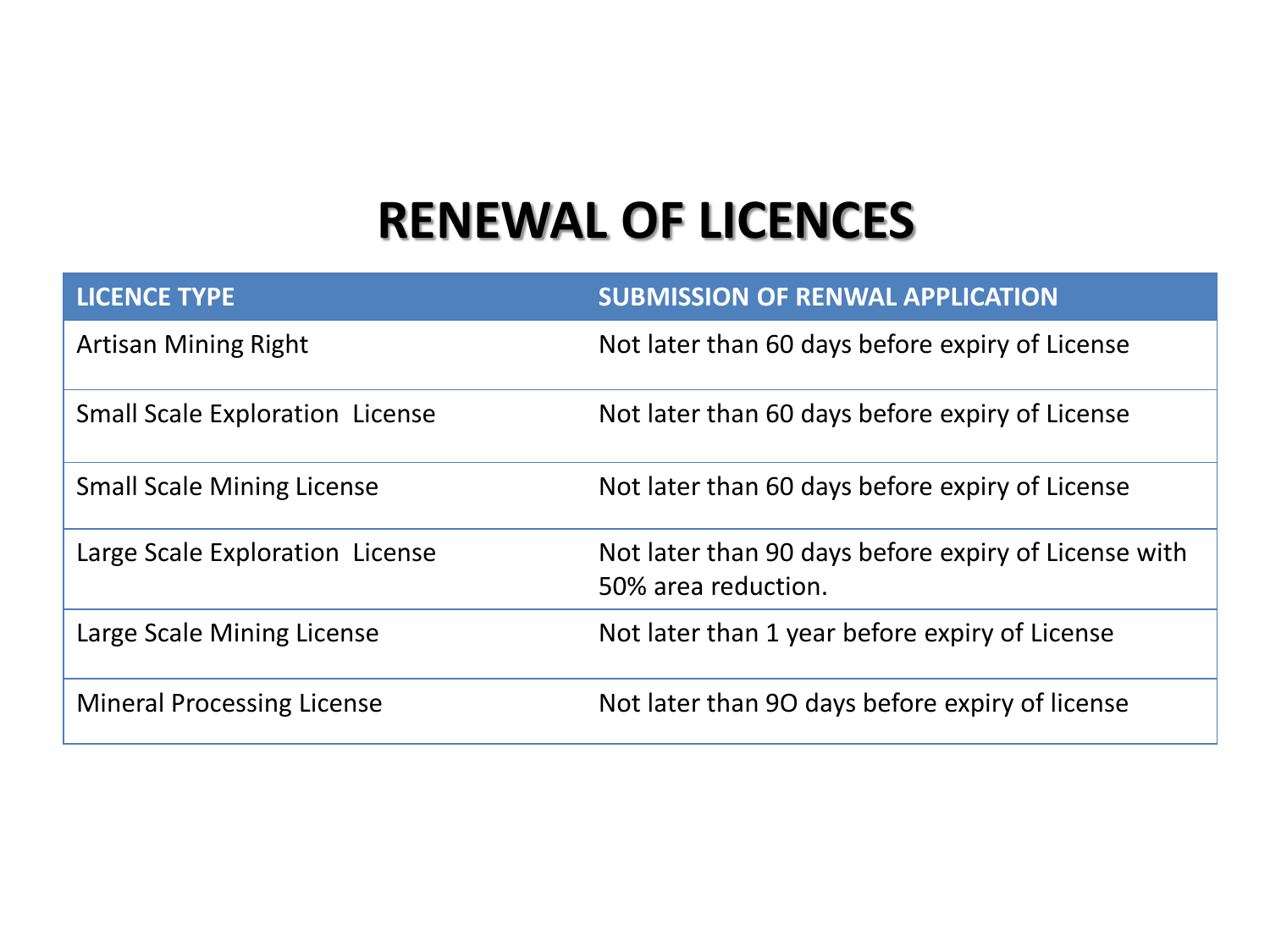## **CADASTRE GRID COMPLIANT SHAPES**

- Only geographical coordinates presented as latitudes and longitudes are acceptable
- Coordinate values must be divisible by 6 seconds but…. a word of CAUTION below:
- Coordinates may be divisible by 6 seconds but if lines forming a shape run across a Cadastre grid, the application shall be rejected
- Shapes must not exceed the prescribed upper limit areas
- One Cadastre unit equals 3.34 hectares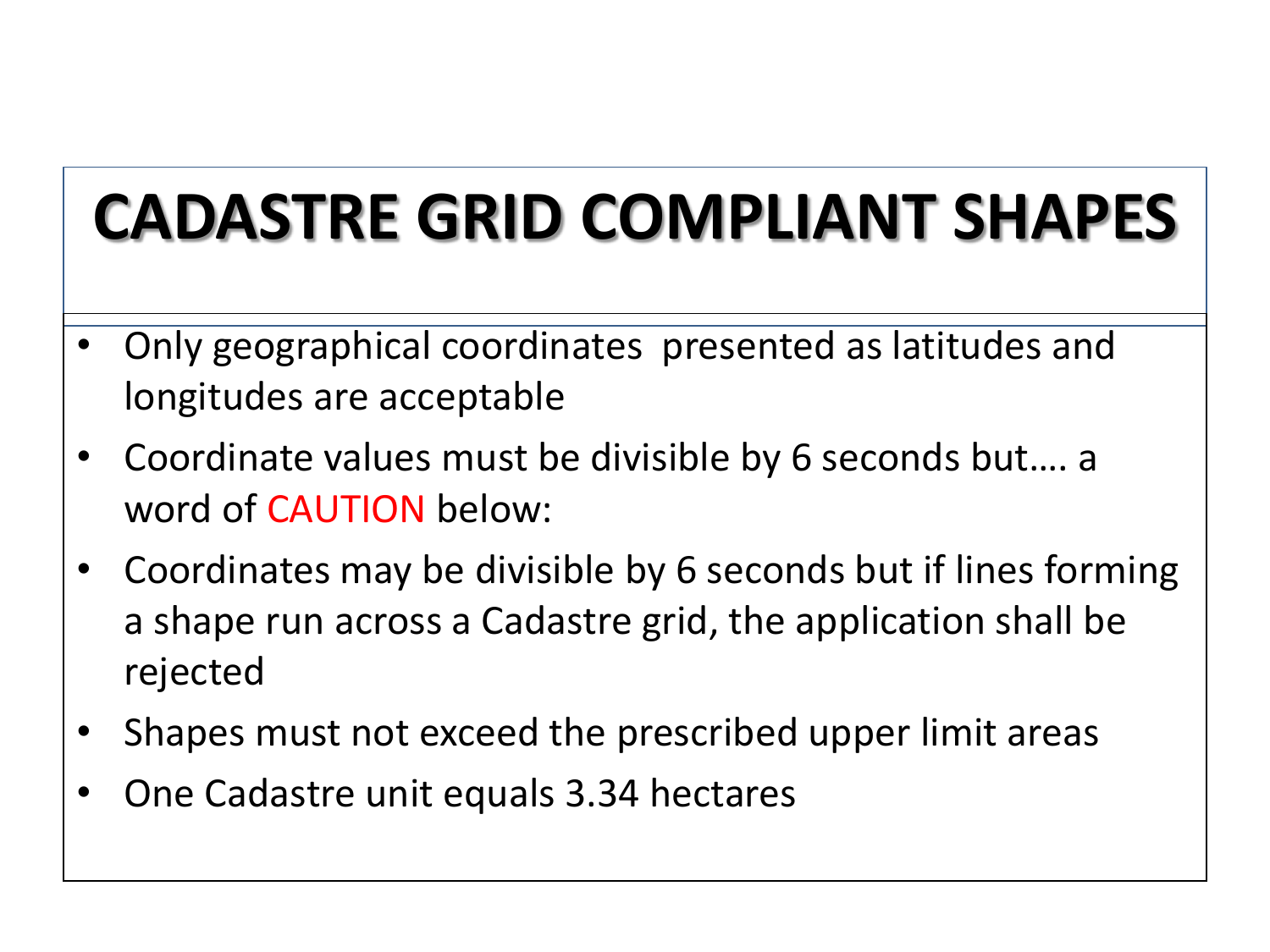# **CYCLE OF APPLICATION**

The application is entered in the computer as an electronic record

A physical file is opened by an officer

Client submits duly filled in application forms with coordinates in prescribed format with application fee



Client counter signs against an assigned number in the appropriate Register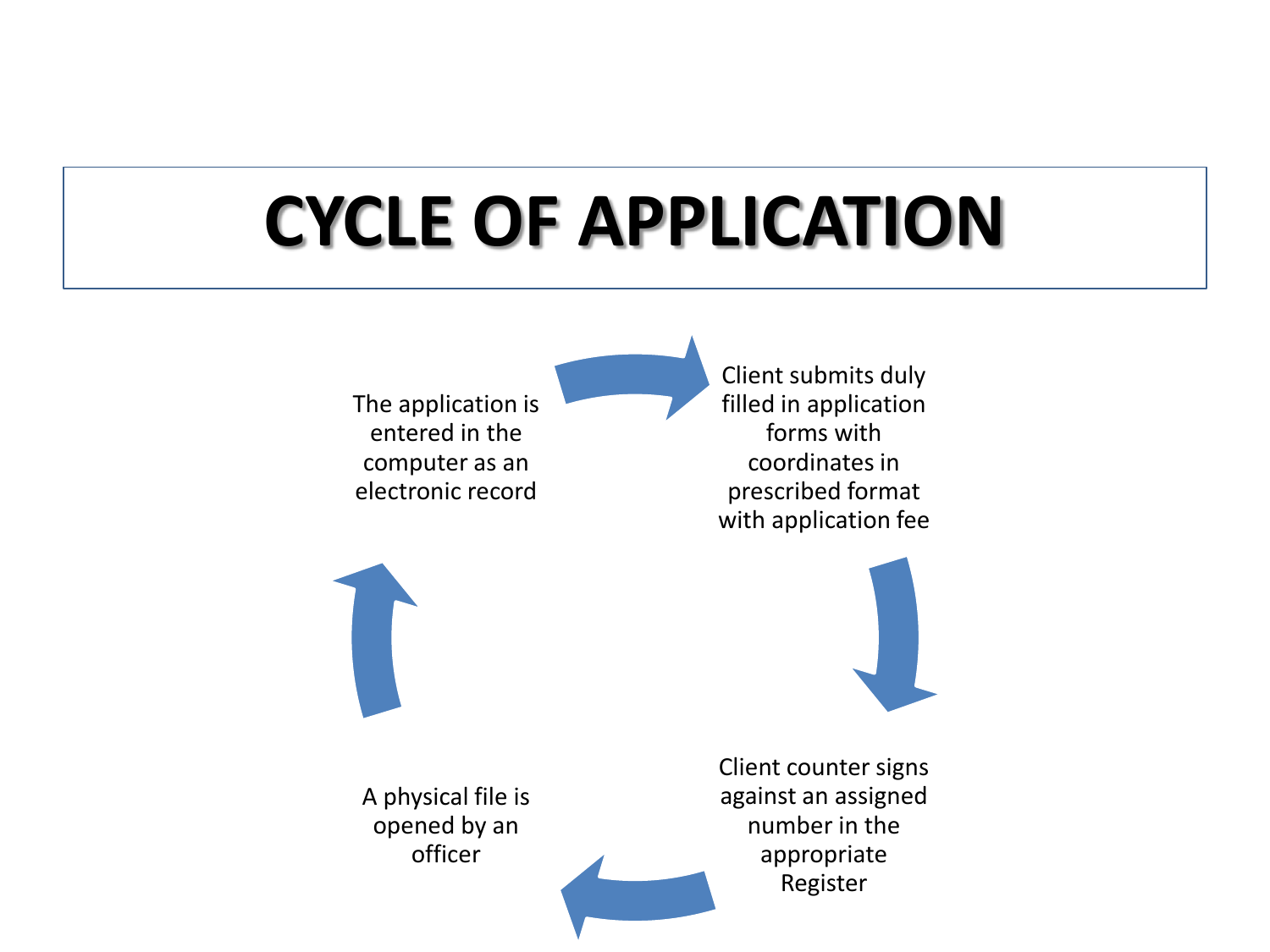# **Application Validation Process Parameters**

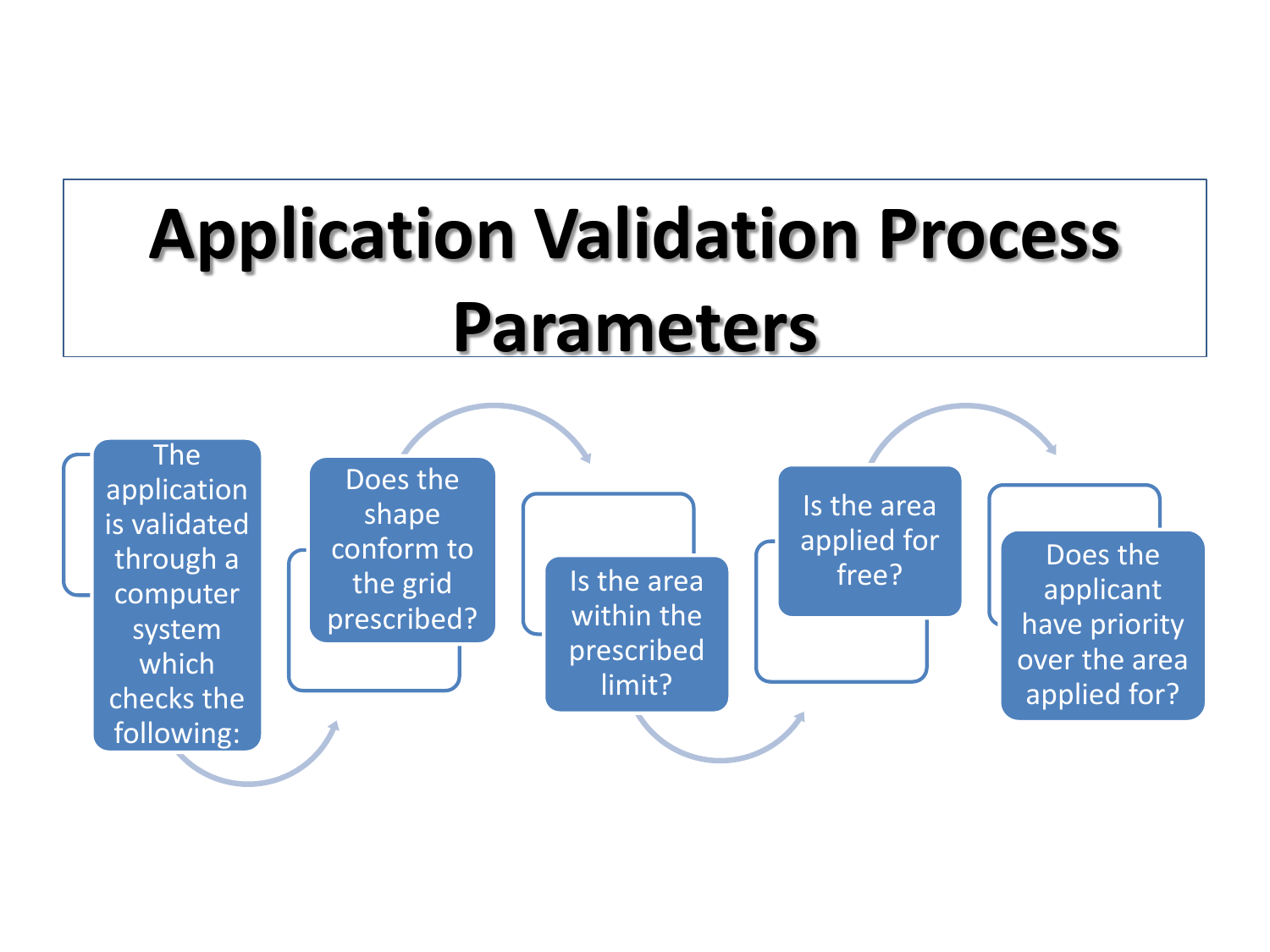### **CYCLE OF APPLICATION**

#### Validation

Preparation of **Mining** Committee(MLC) papers

#### MLC Meeting

License Generated and **Grant**